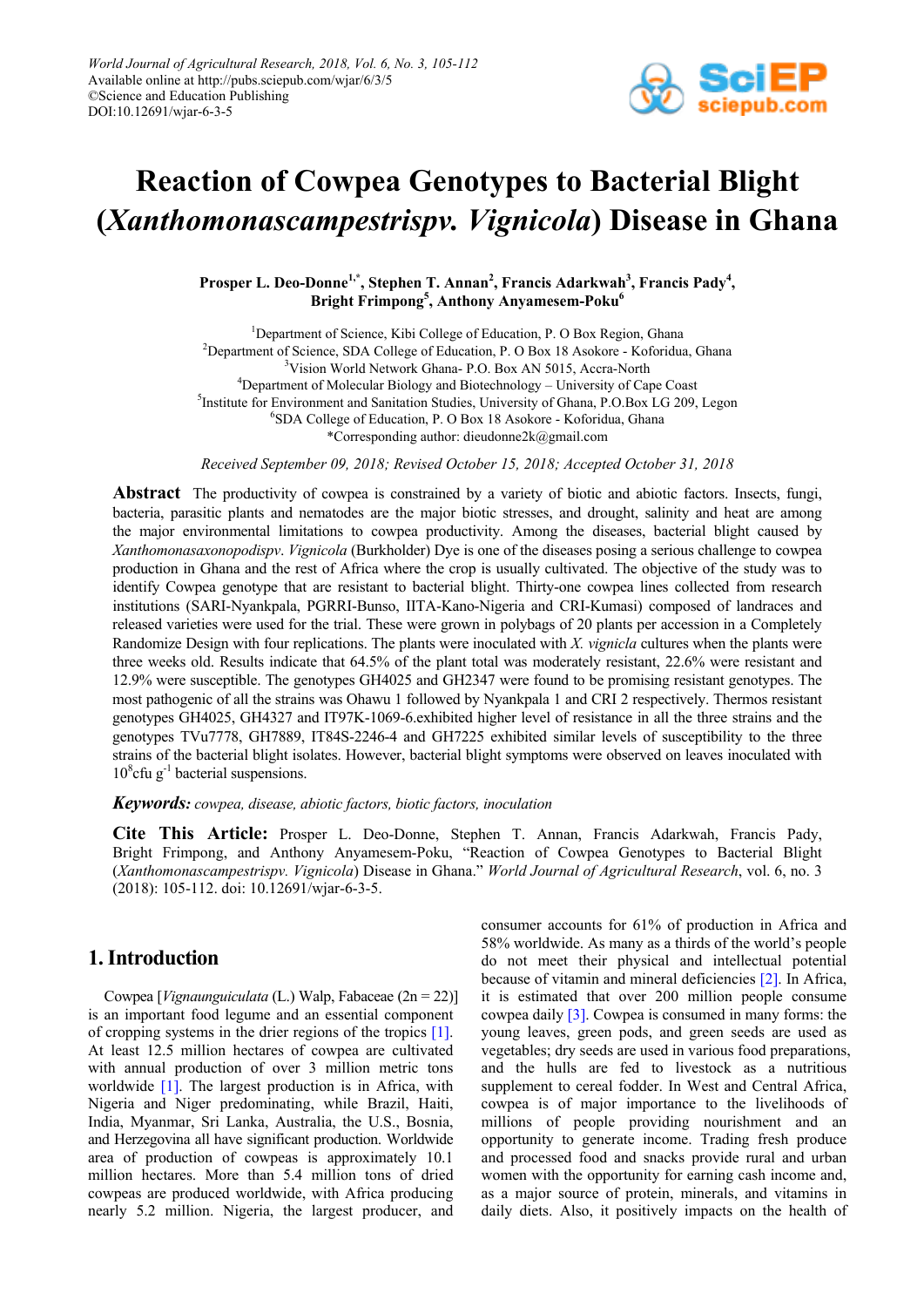women and children. The bulk of the diet of rural and urban poor Africa consists of starchy food made from cassava, yam, plantain and banana, millet, sorghum, and maize. The addition of an even small amount of cowpea ensures the nutritional balance of the diet and enhances the protein quality by the synergistic effect of high protein and high lysine from cowpea and high methionine and high energy from the cereals  $[4]$ . In spite of the great importance of this crop to the people where it is grown, its productivity is constrained by a variety of biotic and abiotic factors. Insects, fungi, bacteria, parasitic plants, and nematodes are the major biotic stresses, and drought, salinity, and heat are among the major environmental limitations to cowpea productivity [\[5,6\].](#page-6-4) Besides fungal and viral diseases, cowpea bacterial blight (CoBB) and pustules caused by*Xanthomonasaxonopodispv. vignicola* (Xav) [\[7\]](#page-6-5) formerly *X. campestrispv. Vignicola* [\[8\]](#page-6-6) is the most important disease of cowpea. CoBB is prevalent in all major cowpea growing areas of the world [\[9\],](#page-6-7) [\[10\]](#page-6-8) causing severe grain yield loss of more than 64% in some areas of West Africa [\[11\].](#page-6-9) When highly susceptible cultivars are sown the crop may even be completely destroyed [\[12\].](#page-6-10) The symptoms of CoBB appear as tiny, water-soaked, translucent spots, which are more clearly visible from the abaxial surface of the leaves [\[13\].](#page-6-11) The spots enlarge, coalesce and develop to big necrotic spots, usually with a yellow halo, leading to premature leaf drop. The pathogen also invades the stem causing cracking with brown stripes. Pod infection appears as dark green water-soaked areas, from where the pathogen enters the seeds and causes discoloration and shrivelling [\[11\].](#page-6-9) Cowpea bacterial blight (CoBB) is seed-borne [\[11\]](#page-6-9) and the pathogen can be spread by wind-driven rain and insects [\[14\]](#page-6-12) but also crop debris and weeds can play a role as inoculum sources [\[15\].](#page-6-13)

Bacterial blight caused by *Xanthomonasaxonopodispv. Vignicola*is an important and widespread disease of cowpea (*Vignaunguiculata*L. Walp) in many tropical and subtropical countries [\[16-21\].](#page-6-14) The pathogen is seed-borne and seed transmitted Shekhawat & Patel, (1977) and causes discoloration of seeds and cotyledons, seedling mortality, stem cankers, bushy and stunted growth, leaf and pod blight [\[18\].](#page-6-15) The resultant attack causes a reduction in yield and lowers the quality of seeds [\[19,22,23\].](#page-6-16) Losses range from 2.66 to 92.24% according to cultivar and stage of infection [\[17\].](#page-6-17) One of the major goals of cowpea breeding and improvement programs is to combine resistance to numerous pests and diseases and other desirable agronomic traits, such as those governing maturity, photoperiod sensitivity, plant type, and seed quality [\[18\].](#page-6-15) There is, therefore, the need for progressive work done to eradicate or reduce the effect of this problem. Therefore the aim of the study was to investigate Cowpea genotype that are resistant to bacterial blight.

## **2. Materials and Method**

The evaluation of variation in the reaction of agronomic characters of cowpea under inoculation with *Xanthomonascampestrispv. vignicola* was carried out at the lathhouse at Cocoa Research Institute of Ghana, Akim Tafo in the Eastern Region of Ghana.

#### **2.1. Source and Isolation of Pathogen**

Cultures of *X. campestris*pv. *vignicola*were isolated from bacterial blight infected leaves of cowpea collected from the Savanna Agricultural Research Institute (SARI - Nyankpala), Plant Genetic Resource Research Institute (PGRRI - Bunso), Ohawu Agricultural College (Volta Region) (Plate 1), Crop Research Institute of Ghana (CRI – Fumesua, Kumasi) (Plate 2 and Plate3), and Sunyani in Brong Ahafo region. A laboratory guide for identification of plant pathogenic bacteria designed by [\[24\],](#page-6-18) was used with slight modification for the isolation. The infected leaves were the first surface sterilized with 70% ethanol. Two grams of each infected leaf was weighed and transferred into sterilized mortar and pestle. Each infected leaf sample was ground in 18 mL of maximum recovery diluent (MRD)(Peptic digest of animal tissue 1.0g, sodium chloride 8.5 g, pH 7.0 $\pm$ 0.2 at 25 $\degree$ C) to prepare pathogen concentration of each sample. A nutrient broth (Lab-Lemco powder 1.0g. Yeast extract 2.0g, Peptone 5.0 g, sodium chloride 5.0 g, pH  $7.4 \pm 0.2$ ) solution was used to perform serial dilution of concentrations from  $10^{-1}$  to  $10^{-5}$  where 1ml of each stock was drawn and transferred into 9 ml of nutrient broth solution. This was vortexed to obtain a uniform mixture. The uniform mixture obtained at each stage served as the stock for the next dilution till  $10^{-5}$  for each pathogen isolate. One hundred microliters(100 uL) of each pathogen concentrations was spread on a nutrient agar medium(bact. peptone 5 g, beef extract 3g, NaCI 5 g, agar 18 g, distilled water 1 mL, pH 6.8 - 7.8) at  $30 \pm 1$ °C for 48 h) prepared and set in Petri dishes. The preparation of the nutrient agar medium was done in a laminar flow hood at the microbiology laboratory of Cocoa Research Institute of Ghana. The nutrient agar media were incubated in an incubator at 30°C for 24 hrs. After 24 hrs there was growth on all the nutrient agar media with different pathogen concentration levels. Each Petri dish produced colonies which were yellow and pale yellow in colour. A colony counter machine was used to count the number of colony growth of each pathogen concentration on the Petri dish which varied according to the pathogen concentration. Pure colonies were produced through subsequent subculturing by streaking on nutrient agar medium at  $30\pm1^{\circ}$ C for 48 hrs. Cultures of the isolates were maintained on nutrient agar slants and sub-cultures were preserved by transferring the 24 hrs matured pathogen into 50% glycerol solution and stored at  $4 - 6$ °C. The pathogens from pure cultures were transferred into a nutrient broth (NB) solution and kept overnight in an incubator for multiplication. The concentrations of the solutions were determined using UV/visible spectrometer. Different pathogen concentrations of the selected isolates were used to inoculate healthy plants with a hand-operated atomizer.



**Plate 1.** Ohawu 1 from Ohawu Agricultural College (Akatsi District)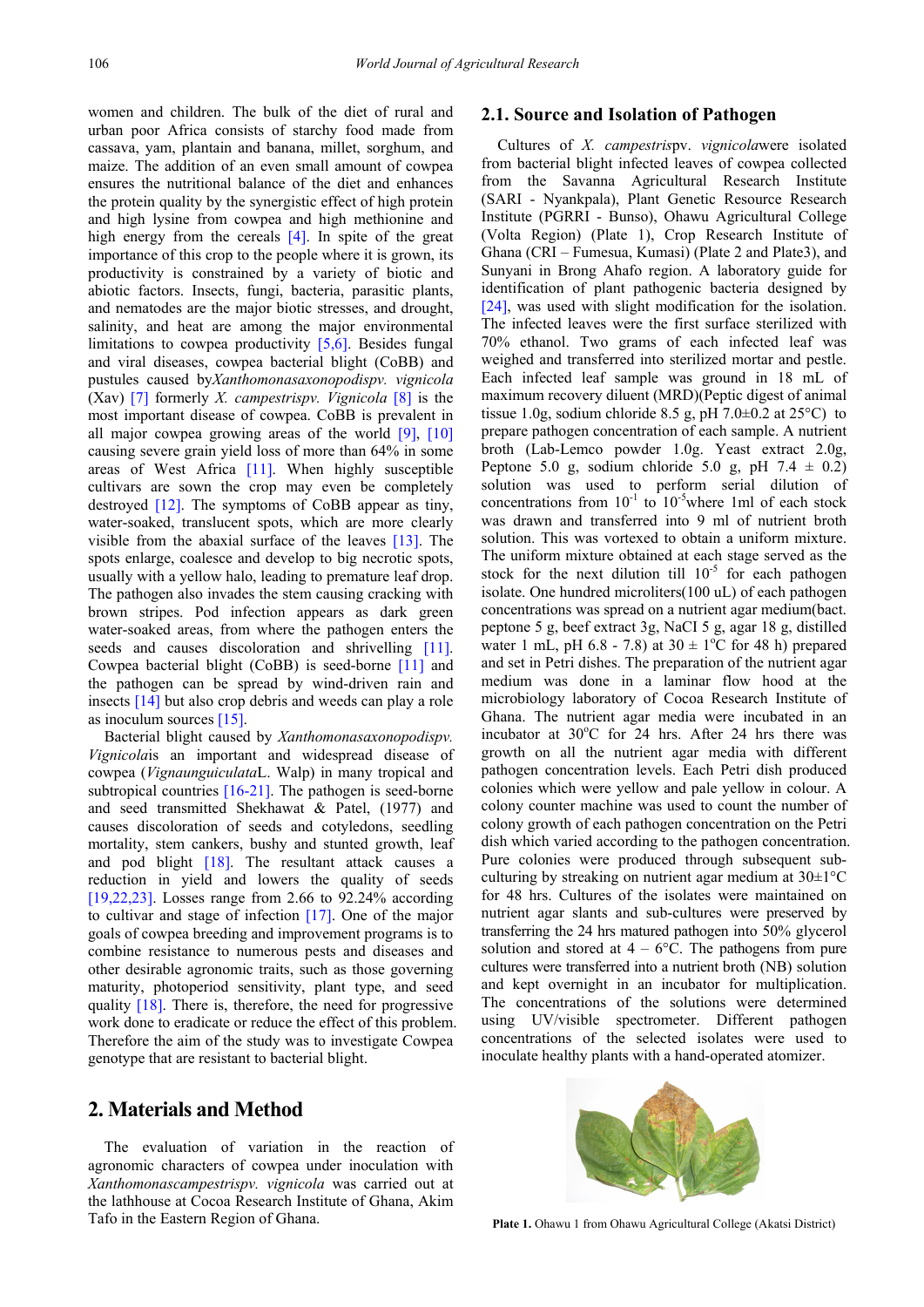

**Plate 2.** CRI 1; from Crop Research Institute (Fumesua-Kumasi)



Plate 3. CRI 2; from Crop Research Institute (Fumesua – Kumasi)

#### **2.2. Identification of the Bacterial Colonies**

The pathogens isolated from the infected leaf samples were subjected to various biochemical tests such as gram reaction test, nutrient agar  $+ 5\%$  glucose test, nitrate reduction test, citrate utilization test and salt tolerant test including a pathogenicity test with the accessions including a known variety from IITA (Tvu 7778 susceptible to bacterial blight). The 24 hrs old isolates from the various locations were used to inoculate the first trifoliate leaves of three weeks old cowpea plants grown for the preliminary studies by inoculating the bacteria isolates with a hand-operated atomizer. The plants to be inoculated were well watered 4 hrs prior to inoculation. Five plants were inoculated with each pathogenic isolate at the concentration of 0.05 optical density equivalent to10<sup>7</sup>c.f.u  $g^{-1}$ . The first two trifoliate leaves were slightly injured at the abaxial with a sharp toothpick to help with the establishment of the pathogens.

The symptoms of the bacterial blight disease were scored as follows;

- $\geq 0$  = no symptoms
- $\triangleright$  1 = (only leaf spot symptoms visible, i.e. translucent and water-soaked spots),
- $\geq$  2= (leaf blight: 10–50 % leaf area infected, inoculated trifoliate intact),
- $\geq$  3= (severe blight symptoms: (more than 50% leaf area infected, inoculated trifoliate intact),
- $\geq 4$ = (inoculated trifoliate is shed).

The plants began exhibiting the symptoms of the bacterial blight 28 days after inoculation. Based on the scores the virulence pathogenic isolates, Ohawu 1 (yellow colony from Ohawu), CRI 2 (pale yellow colony from Crop Research Institute), Sunyani, Akim Tafo 1 (yellow colony from Akim Tafo), Nyankpala 1 (yellow colony from Nyankpala) and Bunso 1 (yellow colony from Bunso) exhibited various levels of the symptoms of the bacterial blight disease. The pathogens of the infected leaves at the end of the pathogenicity test were re-isolated from the leaves and taken through the various biochemical tests as mentioned earlier to further confirm their level of pathogenicity. This reduced the prospective bacterial blight pathogens to three, Ohawu 1, Nyankpala 1 and CRI 2.

# **3.Gram Reaction Test**

The Gram-reaction of each isolate was determined following the staining procedure as described by [\[25\].](#page-6-19) A drop of 3% KOH was placed on a microscope slide using a Pasteur pipette. A cooled sterilized loop was used to transfer part of a single colony from the agar medium onto the microscope slid and mixed with another microscope slide. The samples that dissolved in the 3% KOH solution to form suspension were classified as Gram-Positive and those that formed mucoid or slimy substance were classified as Gram-Negative.

#### **3.1. Growth on Nutrient Agar + 5 % Glucose**

Each isolate was streaked on nutrient agar with 5% glucose (Nutrient agar, 11.5g; 5% glucose in 500 mL of distilled water with pH 7 and autoclaved at 121°C for 15 minutes) and incubated at 28°C for 48-72 hours [\[25\].](#page-6-19)

#### **3.1.1. Nitrate Reduction Test**

The ability of the isolates to reduce nitrate to nitrite was evaluated in a test medium that contains  $KNO<sub>3</sub> 0.5g$ ; Peptone, 2.5g; Yeast extract, 1.5g and Agar, 1.5g in 500mL of distilled water, sterilized at 121°C for 15 minutes in tubes. Each isolate was inoculated by stabbing and sealed with 3 mL sterilized molten agar to avoid false positives and inoculated at 28°C.

#### **3.1.2. Citrate Utilization Test**

Citrate utilization of the isolates was tested using Simon's citrate agar slants ( $NH_4H_2PO_4$ , 1g;  $K_2HPO_4$ , 1g; NaCl, 5g; MgSO4.7H2O, 0.2g; sodium citrate, 2g; agar, 15g; bromothymol blue, 0.08g in 1 litre distilled water (pH 6.9) and autoclaved at 121°C. for 15 minutes). A loopful from each isolate was streaked on the slant and incubated at 28°C. for 48-72 hours. A change of colour from green to blue was taken as positive for citrate utilization and uninoculated tubes were used as negative contro[l \[26\].](#page-6-20)

#### **3.1.3. Salt Tolerance Test**

Isolates were inoculated into nutrient broth with 0%, 1%, 2%, 3%, 4% and 5% NaCl concentration to evaluate their salt tolerance. Inoculated salt-free (0%) nutrient broth was used as positive control and uninoculated broth of each salt concentration was used as negative control and the presence or absence of growth was recorde[d \[26\].](#page-6-20)

## **4. Statistical Analysis**

The data collected from visual scoring of the disease was first subjected to a normality test using Minitab: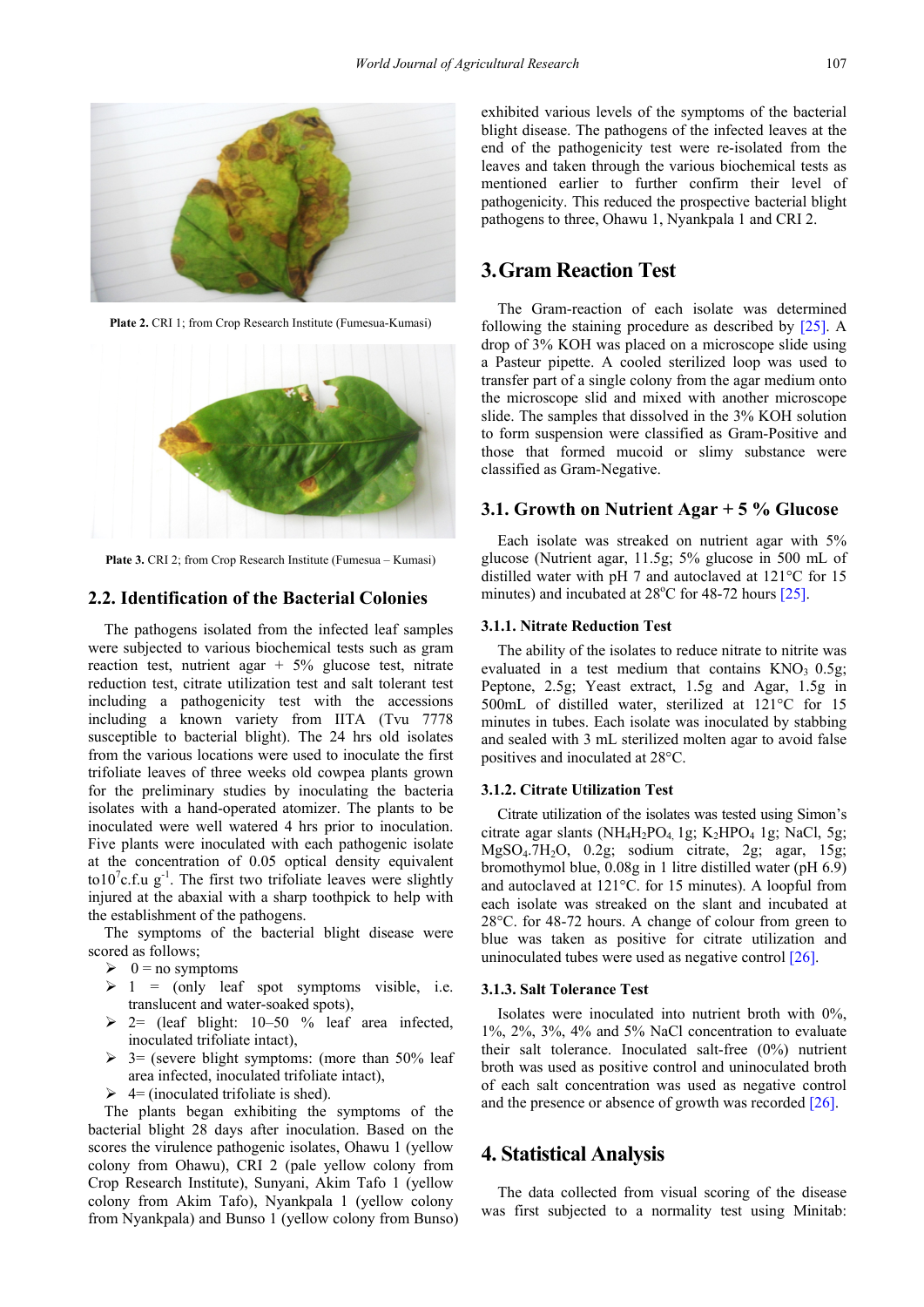version 13. After confirming the normality of the data it was then subjected to mean separation using Mstat.

Foliar disease severity data of genotypes were subjected to analysis of variance and Duncan Multiple Rank Test (test level 5%). This was used to determine significant differences between the reactions of the genotypes to the bacterial blight isolates

#### **4.1. Screening of the Assembled Lines**

The pure cultures of each of the three prospective bacterial blight pathogens (Ohawu 1, Nyankpala 1 and CRI 2) were multiplied separately in 1 liter of nutrient broth (NB) solution overnight (12-24hrs). The bacterial blight concentration was adjusted on UV/visible spectrophotometer at 420 nm to  $10^8$  colony forming unit g<sup>-</sup> 1 , at 0.5 optical density. The solutions were then diluted by adding and mixing gently a sterilized NB solution to 10<sup>7</sup>c.f.u g<sup>-1</sup> equivalent to 0.05 optical density and used to inoculate both the abaxial and adaxial parts of the first two healthy trifoliate leaves by spraying the inoculum with a hand-operated atomizer. The stalks of the plants were also inoculated by dipping the tip of the needle into the inoculum and slightly pierced through the stalk. The plants to be inoculated were thoroughly watered four hours prior to the inoculation. The plants to be sprayed were slightly injured at the adaxial part by using sharp toothpicks. The inoculation was done by spraying the inoculum with a hand-operated atomizer on both the adaxial and abaxial surfaces of the first two trifoliate leaves until water-soaked spots appeared as described by [\[11,27\].](#page-6-9) The known resistant (ITOOK-1263, IT99K-111-1) and susceptible (IT84S-2246-4, TVU-7778) varieties from IITA were included in the experiment as controls. The control varieties were also inoculated with distilled water. The inoculated plants were covered with transparent polythene bags.

## **4.2. Screening of Germplasm for Reaction to Bacterial Blight**

Thirty-one cowpea lines collected from research institutions (SARI-Nyankpala, PGRRI-Bunso, IITA-Kano-Nigeria, and CRI-Kumasi) were screened. The inoculation was done when the plants were three weeks old. The adaxial part of the leaves was injured with toothpicks to create an entrance for the establishment of the pathogen. This was carefully done not to destroy the leaves. The second and third trifoliate leaves of each plant were held against the

palm and inoculated by spraying the bacterial blight inoculum on both the abaxial and adaxial surfaces with the most pathogenic isolate (Ohawu 1) from a distance of about 2 cm using a hand-operated atomizer. The inoculated plants were covered with clear poly bags to conserve moisture to enhance the establishment of infection. The plants were rated for incidence and severity 28 days after inoculation and subsequently at 7 days intervals for 4 weeks using a scale of 0 (no symptom) to 4 (inoculated trifoliate leaves shed).

# **5. Results and Discussion**

#### **5.1. Biochemical Tests**

The isolate from various locations were subjected to biochemical tests to categorize them.

#### **5.2. Gram Reaction Test**

From [Table 1,](#page-3-0) Tafo isolates 1 and 2, Bonsu isolate and Ohawu isolate 2 were shown to be Gram-Positive bacteria. Ohawu 1, Sunyani, Nyankpala 1 and 2 and CRI 1 and 2 isolates also were Gram-Negative bacteria.

#### **5.3. Growth on Nutrient Agar + 5 % Glucose**

Mucoid and yellow colony were recorded for Tafo 1, Bonsu, Ohawu 1, Sunyani, Nyankpala 1 and CRI 1isolates [\(Table 2\)](#page-5-0). The pale yellow samples also remained the same colour and these isolates were Tafo 2, Ohawu 2, Nyankpala 2 and CRI 2.



**Plate 4.** Bacterial blight isolates; yellow colour (A) and pale yellow (B)

## **5.4. Nitrate Reduction Test**

Observation was made after 3, 5 and 7 days of inoculation. Bubble formation beneath the upper agar layer was observed only in F2 as shown i[n Table 2.](#page-5-0)

**Table 1. Reaction of isolates to different biochemical tests**

<span id="page-3-0"></span>

| Test<br>Isolates   | Colony Color | <b>Gram Reaction Test</b> | Growth on $NA + 5\%$ Glu | Nitrate Reduction | Citrate Utilization | <b>Salt Tolerance</b> |
|--------------------|--------------|---------------------------|--------------------------|-------------------|---------------------|-----------------------|
| Tafo1              | Yellow       | $^{+}$                    |                          |                   |                     |                       |
| Tafo 2             | Pale Yellow  |                           |                          |                   |                     |                       |
| Bonsu              | Yellow       |                           |                          |                   |                     |                       |
| Ohawu1             | Yellow       |                           |                          |                   |                     |                       |
| Ohawu <sub>2</sub> | Pale Yellow  |                           |                          |                   |                     |                       |
| Sunyani            | Yellow       |                           |                          |                   |                     |                       |
| Nyankpala 1        | Yellow       |                           |                          |                   |                     |                       |
| Nyankpala2         | Pale Yellow  |                           |                          |                   |                     |                       |
| CRI <sub>1</sub>   | Yellow       |                           |                          |                   |                     |                       |
| CRI <sub>2</sub>   | Pale Yellow  |                           |                          |                   |                     |                       |

For growth on  $NA + 5\%$  glucose, pale yellow and yellow colonies maintained their colour.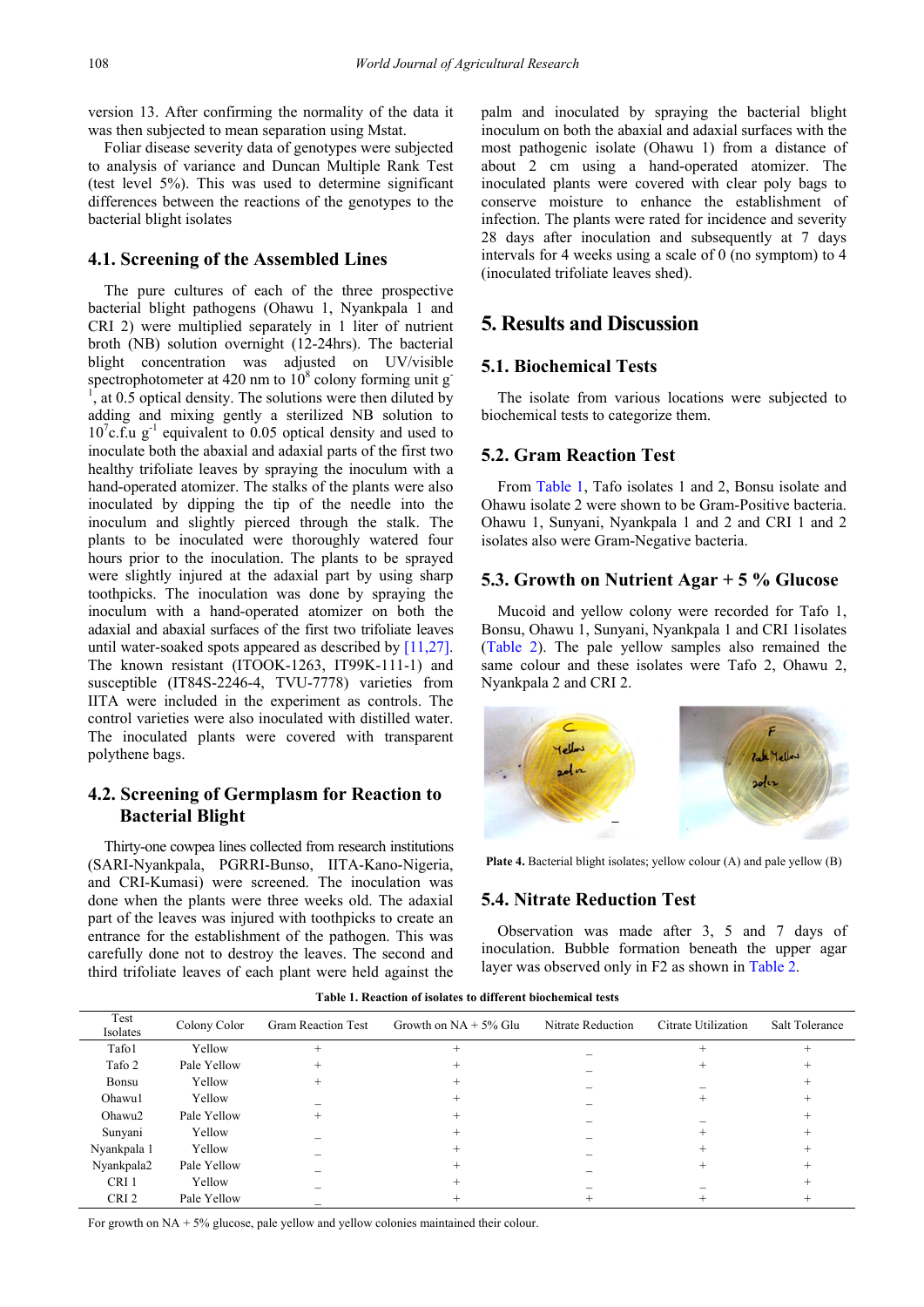## **5.5. Citrate Utilisation Test**

The result from [Table 1](#page-3-0) showed that Tafo 1 and 2, Ohawu 1, Sunyani, Nyankpala 1 and 2 and CRI 2 isolates showed positive result, this was an indication that they belong to *Xanthomonascampestris* group which was shown from the change of colour from green to blue. The Bonsu, Ohawu 2 and CRI 1 isolates showed negative result which means that there was no colour change from green to blue and they did not belong to the *Xanthomonascampestris* species. This was shown on Plate 5 below.



Plate 5. Citrate utilisation colour change

## **5.6. Salt Tolerance Test**

From [Table 1,](#page-3-0) all the pathogens grew in the salt solutions suggesting that they all belong to *Xanthomonascampestris* group. The growth of the pathogen in salt solution is shown in Plate 6 below.



Plate 6. Bacteria blight isolate in salt solution; (A) control and (B) growth of inoculum



Plate 7. Levels of bacterial blight reaction symptoms: Water soaked spot, B) Development of yellow margin, C) Extension of the yellow margin. D) Brownish necrosis, E) Stem canker, F) Advanced stage of disease infection and G) Wilting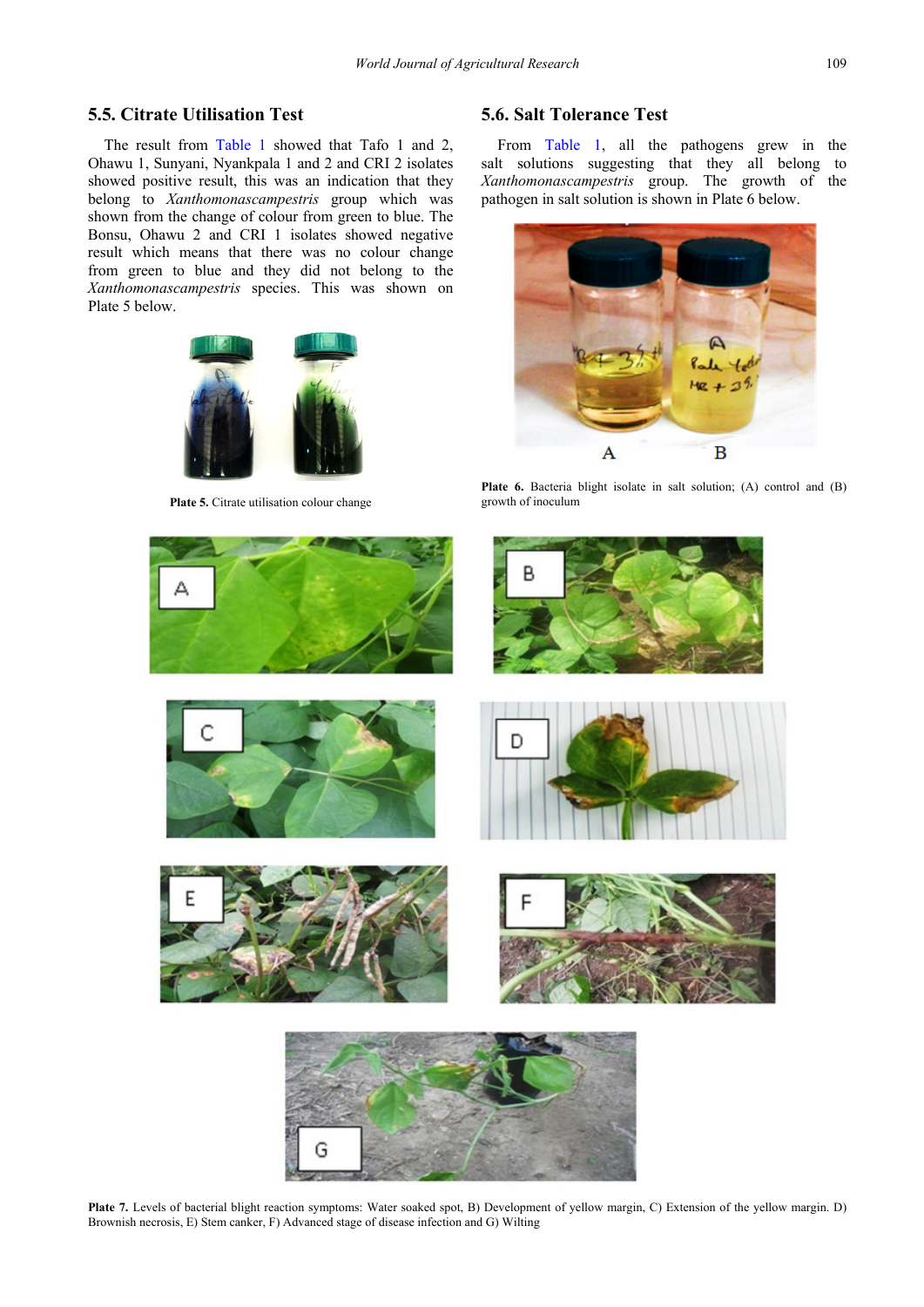Cowpea bacterial blight (CoBB) symptoms start with small water-soaked spots on leaves which enlarge to irregular brown necrotic lesions surrounded by yellow haloes. The pathogen also invades cowpea stem causing canker symptoms on susceptible plants.

**Table 2. Disease severity and reaction of CoBB strain (Ohawu 1) to 31 cowpea genotypes**

<span id="page-5-0"></span>

|                  |                   | Disease reaction |
|------------------|-------------------|------------------|
| Genotypes        | Severity          |                  |
| GH4025           | 1.0c              | R                |
| GH2347           | 1.3bc             | R                |
| IT97K-1069-6     | 1.3bc             | R                |
| Asontem          | 1.5 <sub>bc</sub> | $\mathbb{R}$     |
| IT98K-131-2      | 1.5 <sub>bc</sub> | $\mathbb{R}$     |
| GH2329           | 1.5bc             | $\mathbb{R}$     |
| GH4778           | 1.5bc             | $\mathbb{R}$     |
| GH4771           | 1.8abc            | <b>MR</b>        |
| IT97K-1113-7     | 1.8abc            | <b>MR</b>        |
| Local-2          | 1.8abc            | <b>MR</b>        |
| SARC1-57-2       | 1.8abc            | <b>MR</b>        |
| Ayiyi            | 1.8abc            | <b>MR</b>        |
| GH4229           | 1.8abc            | <b>MR</b>        |
| Marfo-Tuya       | 2.0abc            | <b>MR</b>        |
| Apagbaala        | 2.0abc            | <b>MR</b>        |
| GH3685           | 2.0abc            | <b>MR</b>        |
| UCC-White        | 2.0abc            | <b>MR</b>        |
| IT98K-506-1      | 2.0abc            | MR               |
| Nhyira           | 2.0abc            | <b>MR</b>        |
| <b>SARC1-122</b> | 2.3abc            | <b>MR</b>        |
| <b>GHTONA</b>    | 2.3abc            | <b>MR</b>        |
| SARC-L03         | 2.5abc            | <b>MR</b>        |
| GH4765           | 2.5abc            | <b>MR</b>        |
| IT98K-499-35     | 2.5abc            | <b>MR</b>        |
| IT97K-568-18     | 2.8ab             | <b>MS</b>        |
| IT97K-1092-2     | 2.8ab             | MS               |
| <b>UCC-Early</b> | 2.8ab             | <b>MS</b>        |
| GH7889           | 3.3a              | S                |
| IT84S-2246-4     | 3.3a              | S                |
| GH7225           | 3.3a              | S                |
| TVu7778          | 3.3a              | S                |

Mean values in the same column followed by the same letter(s) are not significantly different at ( $P \le 0.05$ ) using Duncan Multiple Rank Test: Severity, Disease reaction; R: resistant (severity score  $\leq$ 1), moderately resistant (1.5 $\geq$ severity  $\leq$ 1.8), MS: moderately susceptible (1.8  $\geq$  severity score  $\leq$ 3); MR: S: susceptible (severity  $\geq$ 3). Based on this classification, 64.5% showed moderate resistance, 22.6% were resistant and 12.9% were susceptible. The remaining strains of the bacterial blight isolate even though were pathogenic; there was no significant difference between the mean of the visual scorings at  $P \leq 0.05$ . The most pathogenic of all the strains was Ohawu 1 followed by Nyankpala 1 and CRI 2 respectively. Thermos resistant genotypes GH4025, GH4327 and IT97K-1069-6.exhibited higher level of resistant in all the three strains and the genotypes TVu7778, GH7889, IT84S-2246-4, and GH7225 exhibited similar levels of susceptibility to the three strains of the bacterial blight isolates.

Bacterial blight caused by *Xanthomonasaxonopodispv. Vignicola* (Xav) is one of the major diseases of cowpea giving rise to yield loss in all cowpea growing areas. The disease could be particularly devastating in drought-prone

areas of sub-Saharan Africa. The development of cowpea lines with resistance to this disease would be most attractive to farmers as a means of mitigating the adverse effects of the disease in cowpea.

Cultural methods such as intercropping cowpea with maize or cassava could also help to minimize yield losses due to the disease [\[28\].](#page-6-21) Previous research efforts on quick detection, identification, and characterization of Xav have been carried out  $[11,29]$ , but the genetic inheritance of CoBB is still poorly understood. Bacterial blight symptoms were observed on leaves inoculated with  $10<sup>8</sup>$ cfu g-1 bacterial suspensions. However, symptoms were observed on non-infected leaves of the susceptible lines IT84S-2246-4 and TVu7778 confirming that the disease is seed borne. Stem inoculation by inserting a sharp toothpick contaminated with bacteria blight suspension as suggested by [\[11,15\]](#page-6-9) using two CoBB strains induced canker symptoms on stems in both susceptible and resistant cowpea lines tested. The absence of stem canker expression even in genotypes that showed high expression of leaf symptoms may indicate that different genes could be responsible for CoBB expression in leaf and stem. In an earlier study, [\[30\]](#page-6-22) found cowpea varieties with leaves that were resistant to blight development while the stems showed canker expression. The author suggested that phytoalexins which confer resistance to the disease may be produced more in the leaves than in the stems of such varieties.

[\[27\]](#page-6-23) reported that stem canker expression on cowpea is dependent on genotype. The results showed that only limited lesion areas were developed on resistant lines (GH4025, GH4327, and IT97K-1069-6) while lesion areas enlarged leading to leaf drop and in some cases death in most susceptible lines. This finding agrees with what is known about cowpea's defense response mechanism to *Xanthomonaaxonopodis vignicola*, represented by a brown-red discoloration without a complete collapse of the tissue [\[9\].](#page-6-7)

Plants employ a variety of defense mechanisms in response to pathogens, including the use of mechanical barriers, defense proteins and defensive enzymes [\[31\].](#page-7-0) A role for proteins in cell wall structure in bacterial blight disease resistance has been reported by different researchers in several plant species. In tomato, [\[32\]](#page-7-1) suggested that the structure of pectin cell wall polysaccharides and specifically the degree of their esterification might play a role in defense against a bacterial pathogen. Plant peroxidases can be directly involved in defense mechanisms acting as catalysts for the polymerization of phenolic compounds to form lignin and suberin in the cell wall, which can act as barriers to block the spread of the pathogen in the plan[t \[33\].](#page-7-2) However, [\[34\]](#page-7-3) also suggested that peroxidases might play an important role in resistance to bacterial blight of cassava. A cationic peroxidase gene, MEPX1, was isolated from cassava and the DNA sequence of MEPX1 showed high homology with other plant peroxidase genes and contained a large intron typical of peroxidase genes [\[31\].](#page-7-0) The amino acid sequence had 75% homology with two *Arabidopsis thaliana* peroxidases. In cowpea, [\[35\]](#page-7-4) detected a significant increase in  $H_2O_2$ -producing peroxidase (NADH-peroxidase) activity when cowpea plants were treated with  $H_2O_2$  at seedling and vegetative growth stages.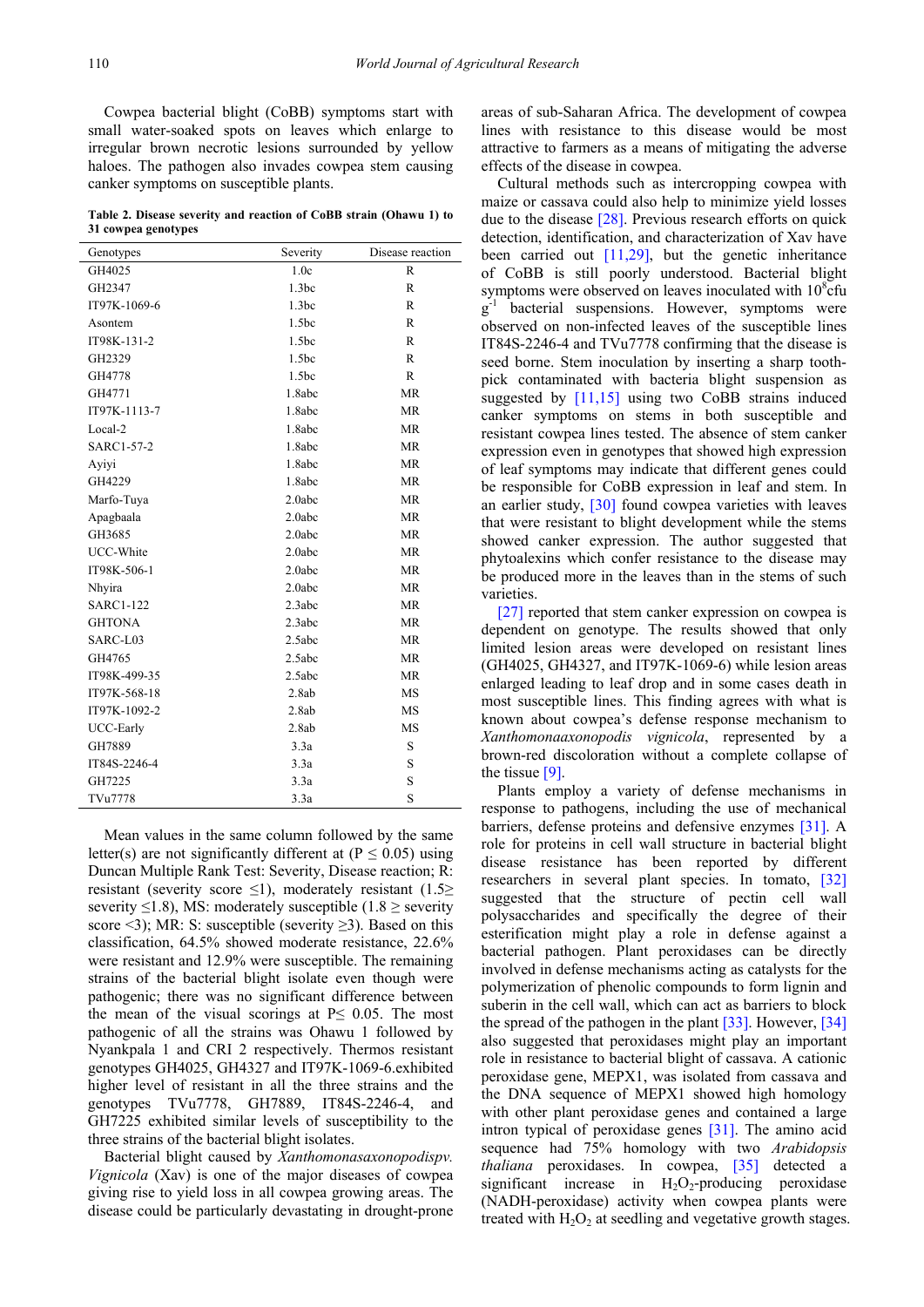[\[35\]](#page-7-4) observed that  $H_2O_2$  induces the synthesis of pathogenesis-related proteins, which help the plants to resist the pathogen attack. In cassava, [\[36\]](#page-7-5) found that the production of phenolic compounds in the phloem and xylem of bacterial blight resistant cassava cultivars was significantly higher than in susceptible ones. There was also a higher accumulation of lignin and a greater formation of callose and tyloses in resistant cultivars which potentially obstruct the passage of the bacteria from cell to cell [\[36\].](#page-7-5) Also in cell walls of tomato genotypes resistant to *Ralstoniasolanacearum*, the cell wall structure was altered compared to susceptible genotypes, with differences in the distribution of acetyl esters of pectic polysaccharides [\[32\].](#page-7-1)

## **6. Conclusion and recommendation**

Among the cultivars tested the most pathogenic of all the strains was Ohawu 1, Nyankpala 1and CRI 2 respectively. Results also show that the resistant genotypes GH4025, GH4327 and IT97K-1069-6 exhibited a various level of resistance in all the three strains and the genotypes TVu7778, GH7889, IT84S-2246-4 and GH7225 likewise exhibited various levels of susceptibility to the three strains of the bacterial blight isolated. It is recommended that a cowpea cultivar with resistance to both foliar and stem disease expressions is desirable.

#### **Acknowledgements**

We are grateful to our sponsors, Kirkhouse Trust, U. K. for their materials and financial support.

## **Competing Interests**

The authors declared that they have no competing interests.

# **References**

- <span id="page-6-0"></span>[1] Singh, B.B., Asante, S.K., Florini, D., Jackai, L.E.N., Fatokun, C., & Wydra, K. (1997). Breeding for multiple disease and insect resistance. IITA Annual Report, Project 11, IITA.
- <span id="page-6-1"></span>[2] UNICEF (2010). Reports on vitamins and mineral deficiencies. Geneva: UNICEF
- <span id="page-6-2"></span>[3] FAOSTAT. (2004). Food and Agriculture Organisation Statistical Database. Retrieved on 20/05/2012 from http:/apps.fao.org/faostat/collections.
- <span id="page-6-3"></span>[4] Water, L. (1987). The proceedings of a symposium sponsored by the center for alternate plant and animal products of the University of Minnesota, Cowpea grain legumes as alternative crops. University of Minnesota: St. Paut, MN.
- <span id="page-6-4"></span>[5] Singh, B. B. (2005).Cowpea Vignaunguiculata (L.) Walp. In: R. J. Singh., & P. P. Jauhar (Eds), Genetic Resources, Chromosome Engineering and Crop Improvement (pp. 117-162). Volume 1, Boca Raton, USA: CRC Press.
- [6] Timkoet, M. P., Ehlers, J. D., & Robert, P. A., (2007). Cowpea. In: Kole, C (Ed). Genome Mappingand Molecular Breeding in Plants, Volume 3, Pulses, Sugar and Tuber crops (pp. 49-67). Berlin Heidelberg: Springer Verleg.
- <span id="page-6-5"></span>Vauterin, L., Hoste, B., Kersters, K., &Swings, J. (1995). Reclassification of Xanthomonas. Int. Jounal System Bacterial, 45, 47-489.
- <span id="page-6-6"></span>[8] Burkholder, W. H. (1944). *Xanthomonasvignicola* sp. Nov. Pathogenic on cowpea and bean. Phytopathology, 34, 430-432.
- <span id="page-6-7"></span>[9] Gitaitis, R. D., & Bell, D.K. (1983). Epidemiology and control of bacterial blight and canker of cowpea. Plant Disease, 70, 187-190.
- <span id="page-6-8"></span>[10] Emechebe, A. M., & Florini, D. A. (1997). Shoot and Pod diseases of cowpea induced by fungi and bacteria. In: B. B. Singh, D. R. Mohan, K. E. Dashiell, E.N. Jackia (Eds.), Advances in cowpea research. (pp. 176-192). Ibadan, Nigeria: Co publication of International Institute of Tropical Agriculture (IITA) and Japan International Research Centre for Agricultural Sciences (JIRCAS).
- <span id="page-6-9"></span>[11] Sikirou, R. (1999). Epidemiological investigations and development of integrated control methods of bacterial blight of cowpea caused by *Xanthomonascampestrispv* vignicola. (Unpublished doctoral dissertation). University of Gottingen, Germany.
- <span id="page-6-10"></span>[12] Emechebe, A. M., & Shoyinka, S. A. (1985). Fungal and bacterial diseases of cowpeas in Africa. In: S.R. Singh, K. O. Rachie (Eds.), Cowpea research, production and utilization (pp. 173-192). Chichester, UK: Wiley.
- <span id="page-6-11"></span>[13] Williams, R. J. (1975).Diseases of cowpea (*Vignaunguiculata* (L.) Walp.) In Nigeria. PANS 21: 253-267.
- <span id="page-6-12"></span>[14] Zandjanakou-Tachin, M., Fanou, A., LeGall, P., & Wydra, K. (2007). Detection, survival and transmission of *Xanthomonasaxonopodispv.* manihotis and X. axonopodispv. vignicola, causal agents of cassava and cowpea bacterial blight, respectively, in/by insect vectors. J Phytopathol, 155, 159-169.
- <span id="page-6-13"></span>[15] Sikirou, R., & Wydra, K. (2004). Persistence of *Xanthomonasaxonopodispv.* vignicola in weeds and crop debris and identification of Sphenostylisstenocarpa as a potential new host. Eur J Plant Pathol, 110, 939-947
- <span id="page-6-14"></span>[16] Shekhawat, G.S., & Patel, P. N. (1977).Seed transmission and spread of bacterial blight of cowpea and leaf spot of green gram in summer and monsoon seasons. Plant Disease Reporter, 61, 390-392.
- <span id="page-6-17"></span>[17] Kishunrent, R., Sohi, H. S., & Rawal, R. D. (1989). Screening of cowpea germplasm against bacterial blight. Indian Phytopathology, 33, 506-507.
- <span id="page-6-15"></span>[18] Allen, D.J., Nebane, C. L., & Raji, J. A. (1981). Screening for resistance to bacterial blight in cowpea. Tropical Pest Management27, 218-224.
- <span id="page-6-16"></span>[19] Gitaitis, R. D., &Smittle, D.A. (1981). Bacterial blight of cowpea: varietal effects on disease intensity. Phytopathology, 71,876.
- [20] Gitaitis, R.D., & Nilakhe, S. S. (1982). Detection of *Xanthomonascampestrispv.* vignicola in Southern Pea Seed. Plant Disease, 66, 20-22.
- [21] Prakash, C.S., & Shivashankar, G. (1982). Evaluation of cowpea of genotypes for resistance to bacterial blight. Tropical Pest Management, 28, 131-138.
- [22] Patel, M. K., & Diwan, N. D. (1950). Bacterial blight of cowpea. Jour Indian Phytopath, 3, 75-80.
- [23] Kaiser, W.J., & Ramos, A.H. (1979). Two bacterial diseases of cowpea in East Africa. Plant Disease Reporter, 63, 304-308.
- <span id="page-6-18"></span>[24] Schaal, N. W., &Stall, R. E. (1988). Xanthomonas. In Laboratory guide for identification of plant pathogenic bacteria, ed Schaad N. W. (The American Phytopathological Society, St. Paul, Minn), 2nd ed. pp 81-94.
- <span id="page-6-19"></span>[25] Goszozynskaet, T., Serfontein, J. J., & Serfontein, S. (2000). Introduction to Practical Phytobacteriology. South Africa: Bacterial Disease Unit.ARC-Plant Protection Research Institute Pretoria.
- <span id="page-6-20"></span>[26] Aneja, K.R. (1996). Experiment in Microbiology, plant pathology, Tissue Culture and mushroom cultivation. Wishwa Prakashan New Age International (P) Limited New Delhi.
- <span id="page-6-23"></span>[27] Okechukwu, R.U., & Ekpo, E. J. A. (2004). Sources of resistance to cowpea bacterial blight disease in Nigeria. Journal of Phytopathology, 152: 345-351.
- <span id="page-6-21"></span>[28] Sikirou, R., & Wydra, K. (2008).Effect of intercropping cowpea with maize or cassava on cowpea bacterial blight and yield. J Plant Dis Prot, 115:145-151.
- [29] Verdier, V., Assigbetse, K., Khatri-Chhetri, G., Wydra, K., Rudolph, K., & Geiger, J. (1998). Molecular characterization of the incitant of cowpea bacterial blight and pustule, *Xanthomonascampestrispv.* vignicola. EurJournal of Plant Pathology, 104, 595-602.
- <span id="page-6-22"></span>[30] Nebane, C.L.N. (1980). Inoculation techniques for studying the reaction of cowpea (*Vignaunguiculata* L. Walp to infection by